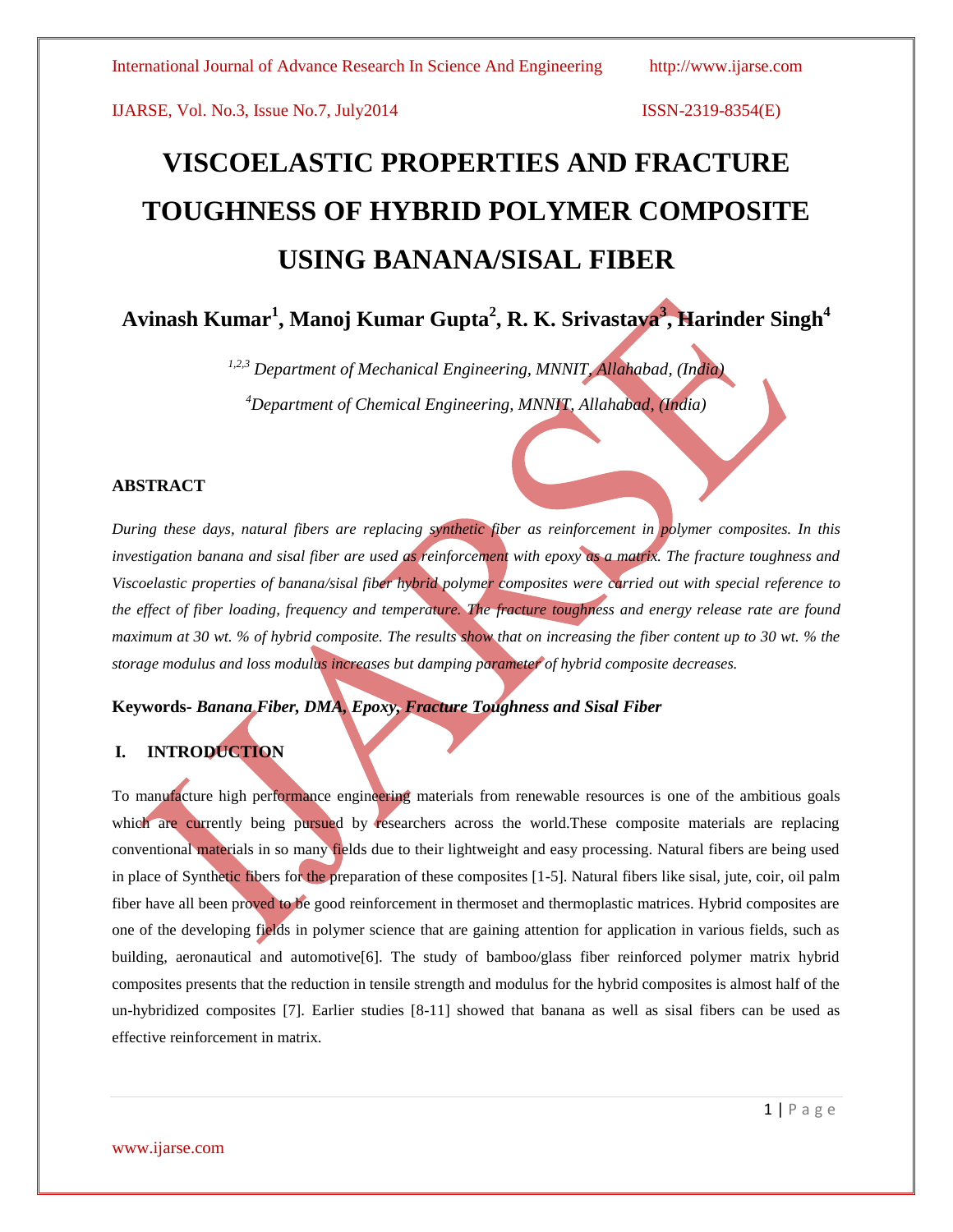Dynamic mechanical test methods have been broadly employed for examining the structures and viscoelastic properties of polymeric materials for determining their relevant stiffness and damping characteristics for various applications. The dynamic properties of polymeric materials are of great practical significance when determined over a range of temperature and frequencies. K. Oksman carried out the investigation dynamic approach of flax fiber and PLA composite [12]. Idicula [10] studied the dynamical mechanical properties of randomly oriented short banana/sisal/polyester hybrid composites and concluded that higher compatibility was obtained hybridizing these fibers, leading to higher stress transfer ability. Dynamic mechanical behavior of jute fiber and HDPE composite was studied by S. Mohanty [13]. Wolfgang [14] has done the dynamic mechanical analysis on the composite of flax and lyocell fiber with epoxy as matrix. The DMA of Hybrid of Ramie and glass fiberwith polyester has been done by the D. Romanzini [15]. B. A Muralidhar [16] carried out the investigation on composite of woven and rib-knitted performs flax yarn with epoxy resin. Fracture toughness of short bamboo fiber reinforced polyester composite was studied by K. J. Wong [17]. A. L. Duigou has investigated the fracture toughness of flax fiber with PLLA biocomposite [18].

In the present study, banana and sisal fiber are selected to hybridize and these fibers are reinforce with epoxy matrix to develop cost-effective and high performance composites. Three types of composite is fabricated using the 10, 20 and 30 wt.% fiber loading which are being represented by BS1,BS2 and BS3 respectively. The influence of fiber content, frequency and temperature on the viscoelastic properties is studied. The rise of  $T_g$  value is taken as a measure of the interfacial interaction between them and the effect of fiber content on the  $T_g$  values is reported. The  $T_g$  is usually interpreted as the peak of the tan  $\delta$  or the loss modulus curve that is obtained during a dynamic mechanical test conducted at a 1 Hz frequency.

# **II. EXPERIMENTAL DETAILS**

### **2.1. Materials**

Banana fiber is natural fiber of a Musaceae family which is a type of bast fiber, and it is extracted from the bark of banana tree. Sisal is a natural fiber of Agavaceae (Agave) family that yields a stiff fiber, traditionally used in making twine and rope. Both these fibers are purchased from local resource. The matrix used to fabricate the composite is Epoxy AY-105 and the hardenerHY-951 is used with it. The density, tensile strength and young's modulus of epoxy is 1.36  $g/cm<sup>3</sup>$ , 70 MPa and 7 GPa respectively. Resin and hardener were purchased from M/s. Bakshi Brothers, Kanpur, India.The properties of banana and sisal fibers are given in Table 1, 2 [19]

| <b>Chemical Properties</b> | <b>Sisal fiber</b> | <b>Banana</b> fiber |
|----------------------------|--------------------|---------------------|
| Cellulose %                | כס                 | 63-64               |
| Hemicellulose %            |                    | 19                  |

### **TABLE 1 Chemical Properties of Fibers**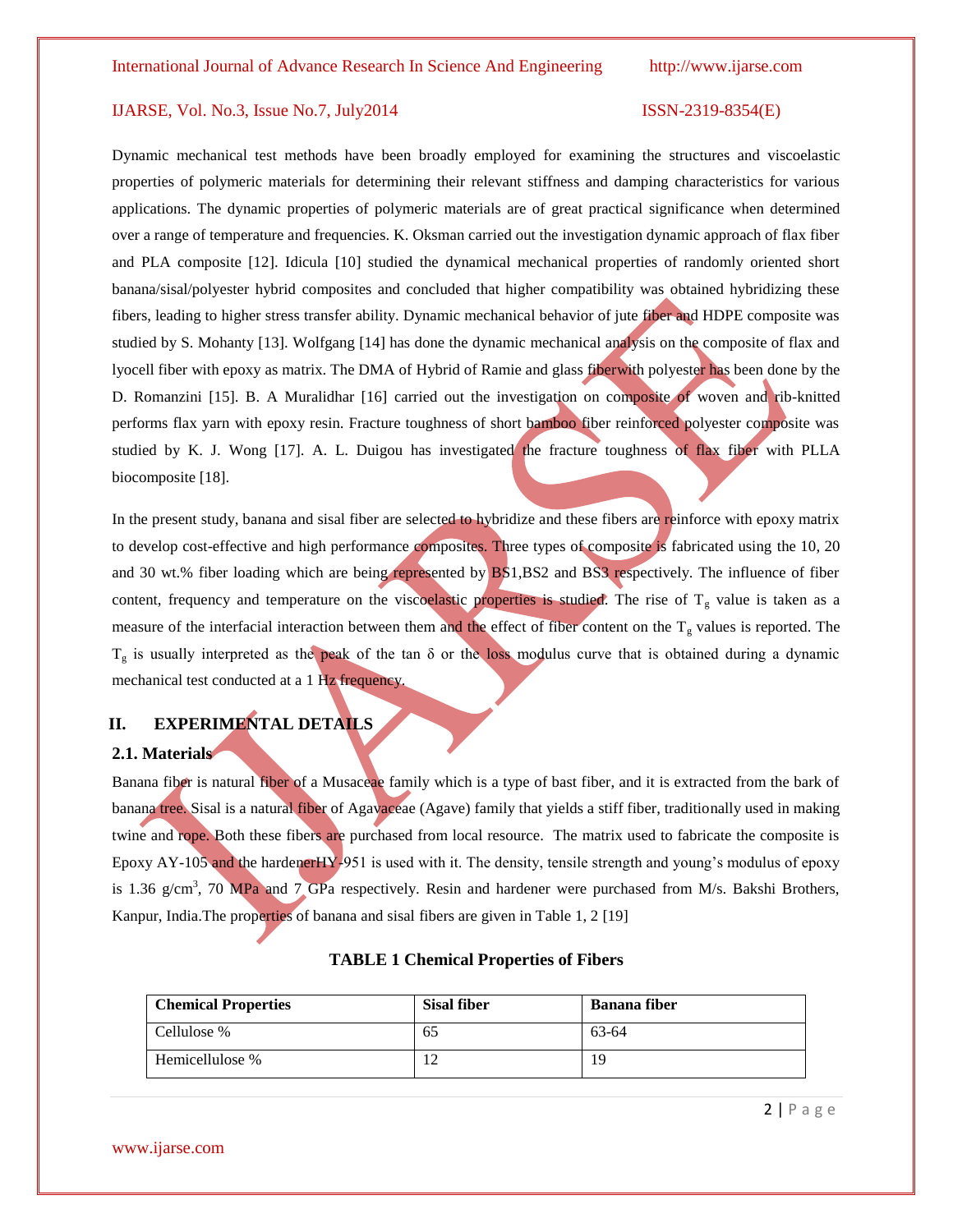| Lignin %             | 9.9          |           |
|----------------------|--------------|-----------|
| Moisture content %   | 10           | $10 - 11$ |
| Microfibrillar angle | $20^{\circ}$ |           |
| Lumen size $(mm)$    | . .          |           |

**TABLE 2 Mechanical Properties of Fibers**

| <b>Mechanical Properties</b> | <b>Sisal fiber</b> | <b>Banana</b> fiber |
|------------------------------|--------------------|---------------------|
| Density $(Kg/m3)$            | 1450               | 1350                |
| Flexural modulus (GPa)       | 12.5-17.5          | $2 - 5$             |
| Tensile strength(MPa)        | 68                 | 54                  |
| Young's modulus (GPa)        | 3.774              | 3.487               |

### **2.2. Mould Preparation**

The fabrication of the composite material was carried out through the hand lay-up technique. Mould used in this work is made of aluminum sheet of 200 mm  $\times$  400 mm  $\times$  3 mm dimension. The whole surfaces of the mould are coated with remover like wax coating. Two plane plates are used at the top and bottom of the mould to give a plane surface to the composite sheet while pressing. These plates also used to avoid the debris from ingoing into the composite sample during the curing time.

### **2.3. Fabrication of Composites**

First of all the fibers were washed carefully to remove the dust or any unwanted particle from them. After that these fibers were dried. Fibers of different weight percentages (10%, 20% and 30%) were measured in the weighing machine. Epoxy was mixed with hardener in the ratio 10:1. Firstly the moulds are cleaned and wax coating is applied. The mould should be dried before applying epoxy. Then we place a polystyrene sheet in the mould and then we poured some epoxy in the mould to form a layer of it. After that we place the weighted fibers on the epoxy layer uniformly and then we again poured epoxy on the fibers. After epoxy we place again the polystyrene sheet on the mould. Then the composite is compressed for a curing time of 24 h. After the curing process, the sample was post cured in sunlight for 24 hours after removal from mould. Then the test samples were cut to the required sizes as prescribed in the ASTM standards.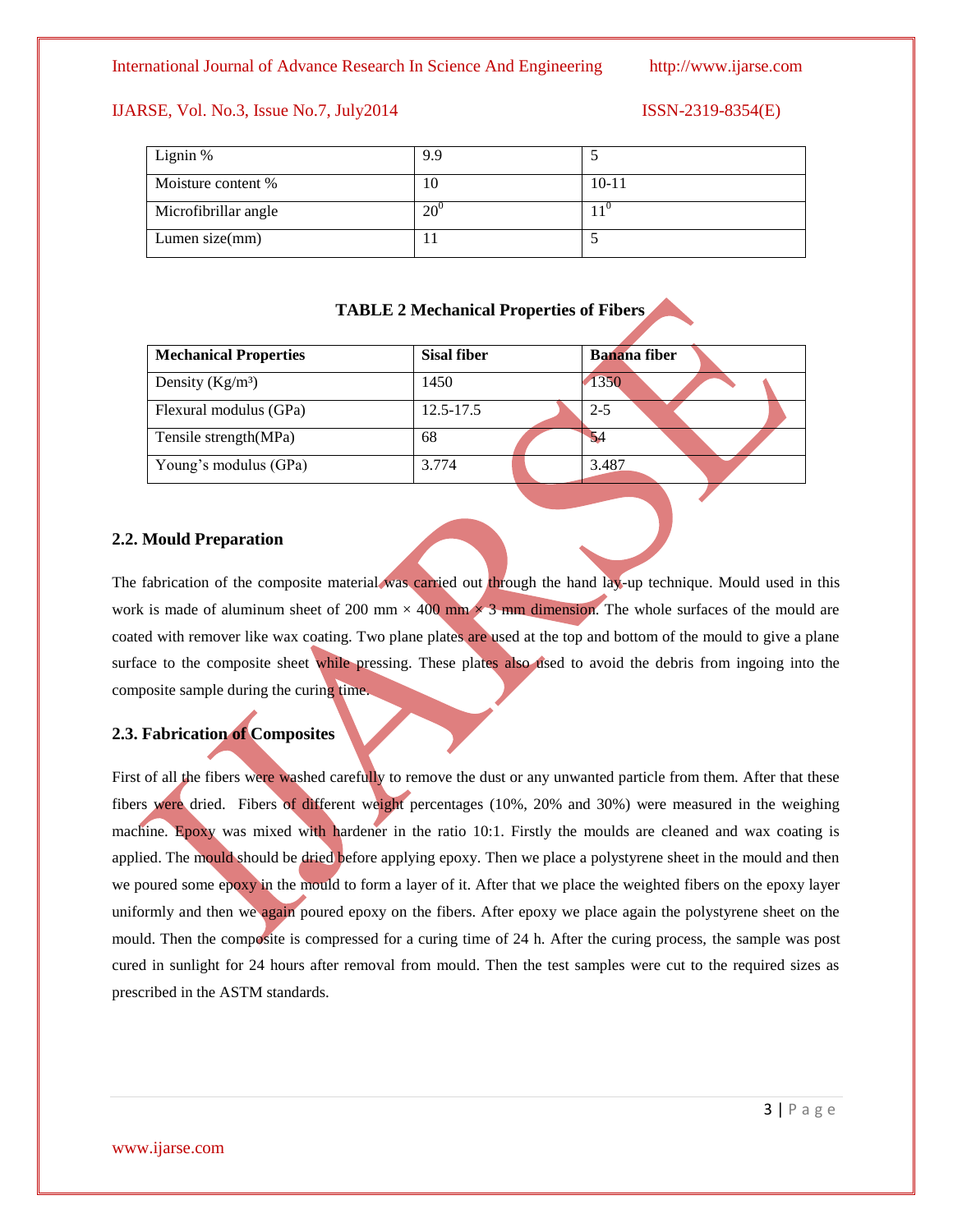### IJARSE, Vol. No.3, Issue No.7, July2014

$$
ISSN-2319-8354(E)
$$

### **2.4 Fracture Toughness**

Fracture toughness of composite samples was done on Tinius Olsen Universal Testing Machine. The sample is in a rectangular shape whose dimensions are  $56 \text{mm} \times 12.7 \text{mm} \times 3.2 \text{mm}$  as per standard of ASTM D5045. The fracture test was carried out at the room temperature with the crosshead speed of 2mm/min. for calculating the fracture toughness of samples following relations is used:

 $X= a / W$ 

Fracture toughness,  $K_Q = \left(\frac{P_{max}}{8W^{1/2}}\right) f(x)$ ,

$$
f(x) = \frac{6x^{1/2}[1.99 - x(1 - x)(2.15 - 3.93x + 2.7x^{2})]}{(1 + 2x)(1 - x)^{3/2}}
$$

Where,  $P_{max}$  is the load, B is the specimen thickness, W is the width of specimen, 'a' is the crack length.

Strain energy release rate,  $G_0 = U/(BW\phi)$ ,

And,  $U = P_{max}(u_0 - u_i)/2$ ,

Where,  $\phi$  is the energy calibration factor,  $u_Q$  is displacement of the un-notched sample,  $u_i$  is the average displacement of samples.

### 2.5 Dynamic Mechanical Analysis

The viscoelastic properties of composite were studied by using the dynamic mechanical analyzer (Seiko Model DMS 6100). The viscoelastic properties of hybrid banana/ sisal fiber reinforced epoxy composites was determined in 3 point bending as a function of temperature.The composites were cut into samples having dimensions of 50 mm  $\times$ 13 mm  $\times$  3 mm according to ASTM D 5023. Experiments are carried out in the temperature range of 20–200 °C at 1 Hz frequency. The storage modulus, loss modulus and mechanical damping factor (Tan  $\delta$ ) of the specimen were measured and their graphs are plotted as a function of temperature.

# **III. RESULTS AND DISCUSSION**

### **3.1 Fracture Toughness**

The results for fracture toughness of samples are shown in the figure 1. It is found that fracture toughness of sample BS3 is better than other samples due to strong adhesion between fiber and polymer matrix and minimum possibility of providing voids in the composite. The fracture toughness increases when the fiber loading is increases in the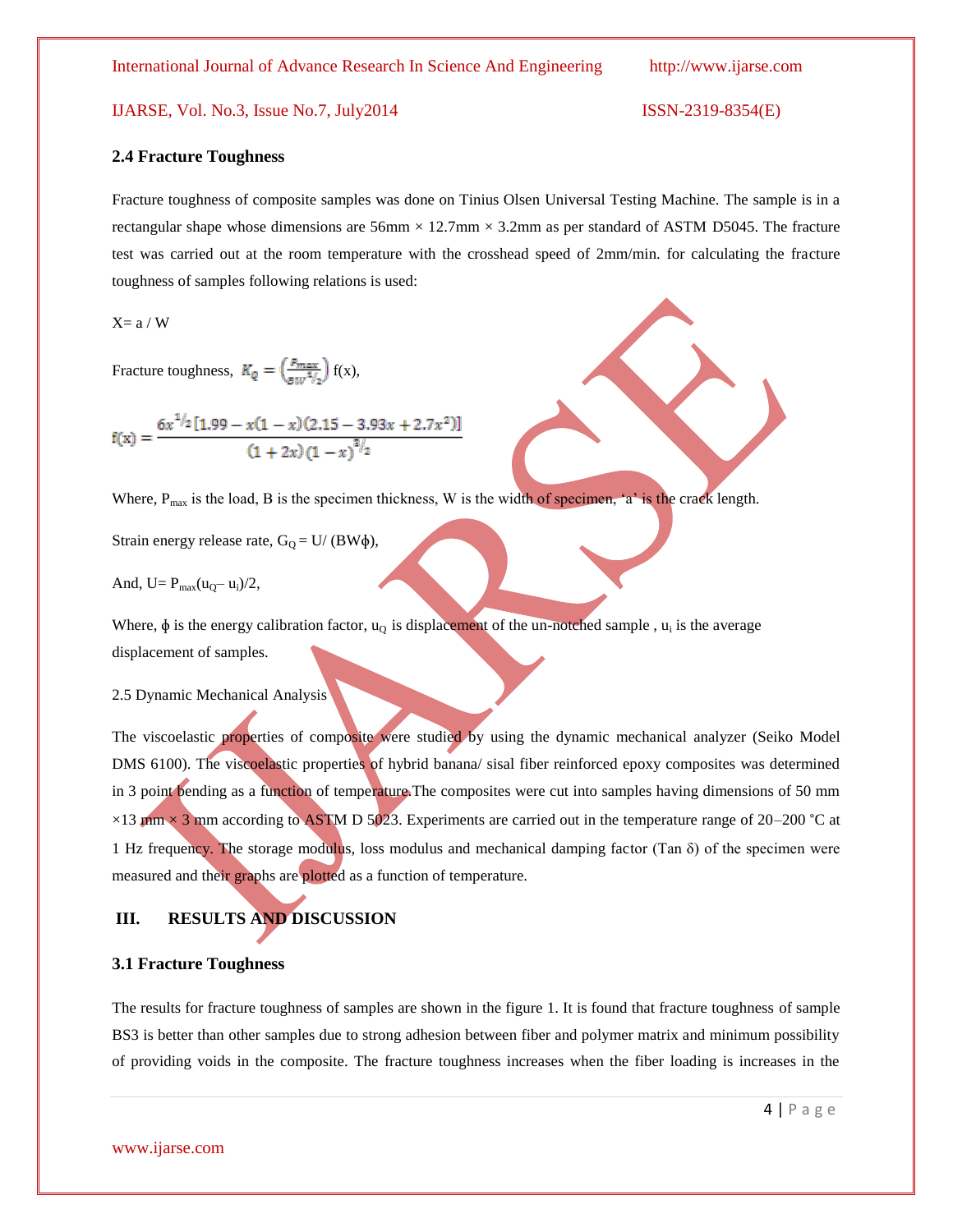composite samples. The same is the case with the strain energy release rate of composite. The strain energy release rate of composite seems to increase with the increase in fiber content. This can be explained as the strong adhesion between fiber and polymer matrix which also gives less possibility of voids in the composite.



**Figure1 Fracture Toughness and Strain Energy Release Rate of Hybrid Composite**

### **3.2 Dynamic Mechanical Testing**

Viscoelastic properties of fiber reinforced composites depend on the nature of the matrix material and the distribution and orientation of the reinforcing fibers, the nature of the fiber–matrix interfaces. The DMA were performed on the composite samples in order to determine its glass transition temperature  $T_{g}$ , which marks the transition from a glassy state to a rubbery solid state, and is associated with a considerable reduction of the mechanical properties.

### **Storage Modulus**

The variation of the storage modulus as a function of temperature at 1 Hz frequencies, are shown in the Fig. below. The graph shows that the storage modulus is increasing on increasing the fiber contents in composite. This is attributed to the improved interfacial adhesion between fibers and matrix, which allowed stress transfer from the matrix to the fiber. The storage modulus is observed to decrease with temperature also. Incorporation of fibers hybrid imparts stiffness, but on increasing temperature the stiffness decreases. The results show that when the temperature is increases the samples gives poor strength. BS3 sample gives the good results and has high storage modulus.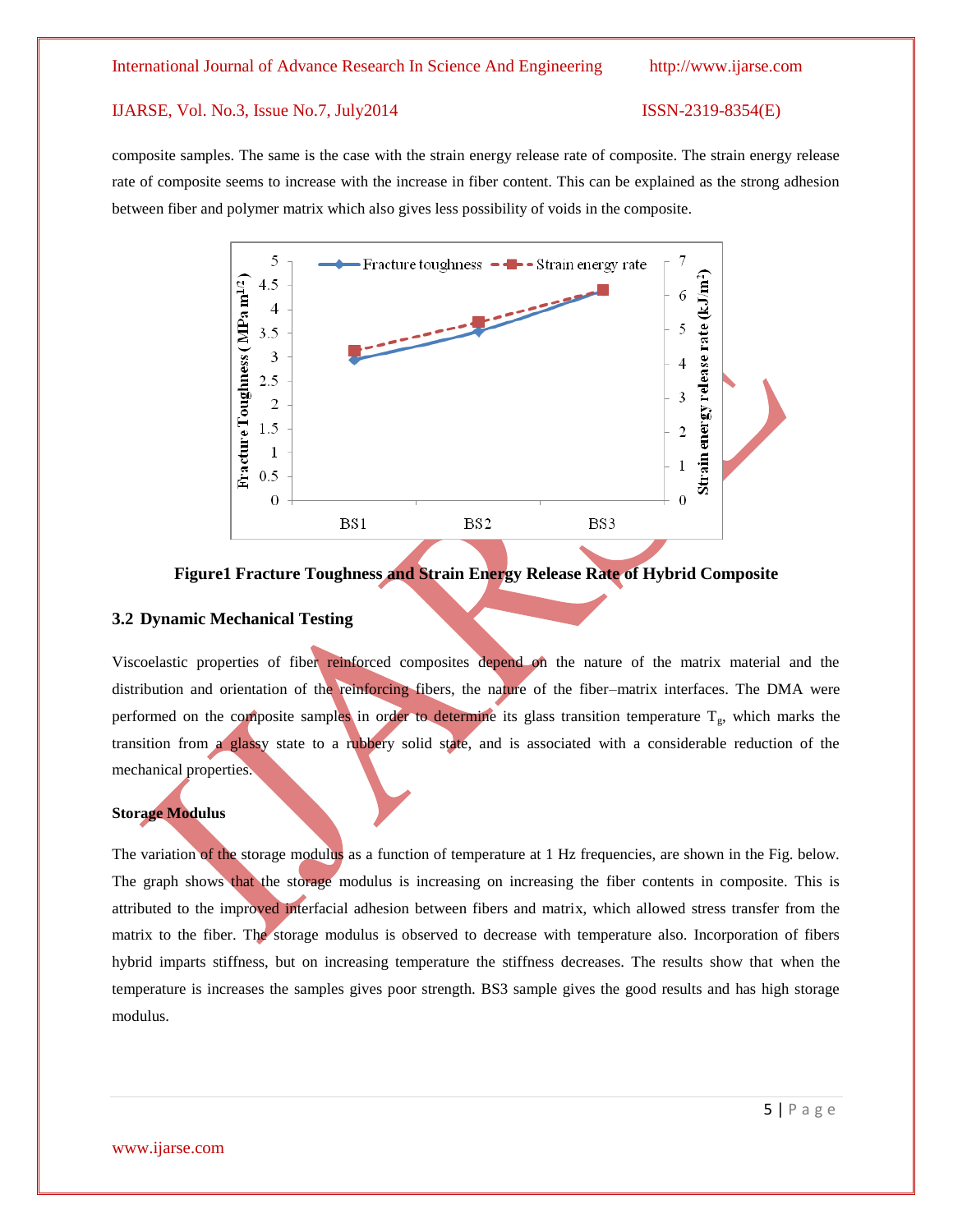### **Loss Modulus**

The variation of the loss modulus as a function of temperature at 1 Hz frequencies, are shown in the Fig. below. For the polymer system the dynamic glass transition temperature  $(T<sub>g</sub>)$  is defined as the peak of either loss modulus or tan delta. The graph show that with the incorporation of fiber the peak of loss modulus is increasing. There is shifting of glass transition temperature from 75  $\mathbb C$  to 81  $\mathbb C$  as the fiber content is increased. This shifting of  $T_g$  is due to decrease in mobility of matrix with the increase in fiber content. The loss modulus indicates the energy dissipation as heat per sinusoidal formation. Here, BS3 sample has high loss modulus value as compare to others which means it dissipates more energy.

### **Tan delta**

The effect of mechanical loss factor (tan delta) or damping on composite sample as a function of temperature is shown in the graph below. The peak of tan  $\delta$  curve is occurs in glass transition region, where composite changes from rigid to more elastic state due to movement of molecules in polymer structure. With the incorporation of fibers the tan  $\delta$  peak is lowered as expected. This is due to the decrease in weight fraction of the matrix by the incorporation of stiff fibers which cause restriction in the movement of polymer molecules. When the fiber concentration is lower, the packing of the fibers behaves inefficiently in the composite, leading to matrix rich region, and consequently easier failure of the bonding at the interfacial region. This can be seen in case of BS2 and BS3 whose value decreases, which shows that there is good interfacial adhesion in between fibers and matrix. There is shifting of glass transition temperature from  $80^\circ$ C in BS 1 to  $90^\circ$  in BS3 sample. The tan  $\delta$  peak of BS3 sample is very low as compare to others. Effective stress transfer and interfacial interaction takes place between the fiber and matrix at this fiber loading.



**Figure 2 Variation of Storage Modulus With Temperature Of Hybrid Composite**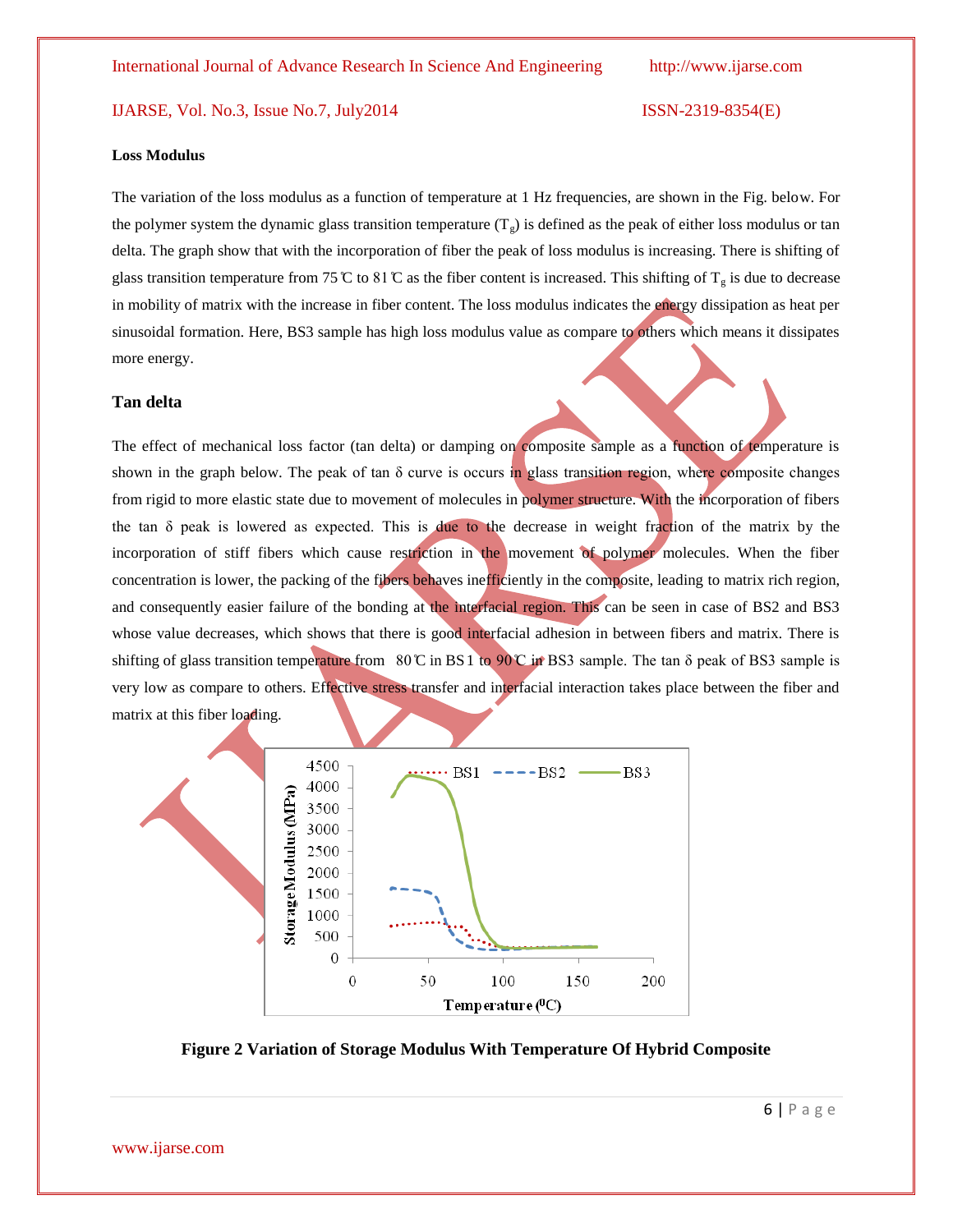International Journal of Advance Research In Science And Engineering http://www.ijarse.com

### IJARSE, Vol. No.3, Issue No.7, July2014 ISSN-2319-8354(E)





**Figure 3 Variation of Loss Modulus with Temperature of Hybrid Composite**



**Figure 4 Variation of tan δ with Temperature of Hybrid Composite**

### **IV. CONCLUSION**

In this investigation, the effect of hybridization of sisal fiber with the banana fiber for fracture toughness and Dynamic mechanical analysis were studied. Results show that fracture toughness and strain energy release rate of BS3 sample are found 4.39 MPam<sup>1/2</sup> and 6.17 kJ/m<sup>2</sup> respectively. This is due to the strong adhesion between fiber and matrix at 30 wt. % fiber loading.BS3 shows higher storage modulus, stiffness and loss modulus but low damping parameter. BS3 provides better stiffness and storage modulus due to high modulus of elasticity and proper adhesion between fiber and matrix. The Tan  $\delta$  curve of samples shows that with the incorporation of fibers the tan  $\delta$ peak is lowered. BS3 has very low peak of curve and has high glass transition temperature of  $90^{\circ}$ C which give the effective stress transfer and interfacial interaction between fiber and matrix in that sample.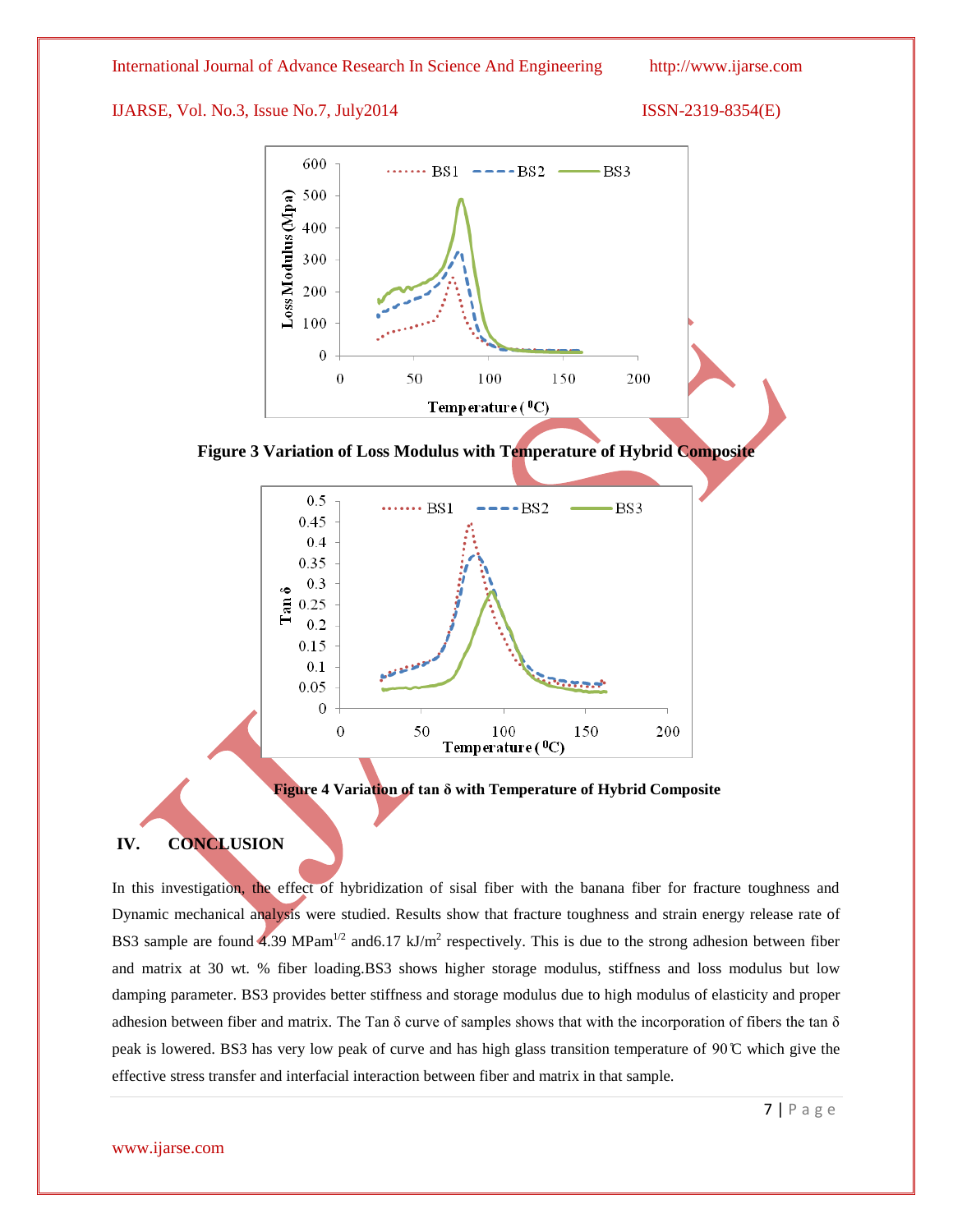### **V. ACKNOWLEDGEMENT**

The authors would like to thanks the Head of Department of Mechanical Engineering, MNNIT, Research Scholar Mr. Veerbhadra and other staff of MNNIT for providing the facilities of DMA machine, without which the work was not completed in time.

### **REFERENCES**

**[1]** S.M. Sapuan, A. Leenie, M. Harimi, Y.K. Beng,*Mechanical properties of woven banana fiber reinforced epoxy composites*, Materials and Design, 27, 2006, 689–693.

**[2]** Benjamin Bax, JorgMussig. *Impact and tensile properties of PLA/Cordenka and PLA/flax composites,* Composites Science and Technology, 68, 2008, 1601–1607.

**[3]** Nina Graupner, Axel S. Herrmann, JörgMüssig,*Natural and man-made cellulose fiber-reinforced poly(lactic acid) (PLA) composites: An overview about mechanical characteristics and application areas,* Composites, Part A 40, 2009, 810–821

**[4]** Kristiina Oksman, Aji P. Mathew, RunarLångström , BirgithaNyström, Kuruvilla Joseph,*The influence of fibre microstructure on fibre breakage and mechanical properties of natural fibre reinforced polypropylene,* Composites Science and Technology, 69, 2009, 1847–1853.

**[5]** N. Venkateshwaran, A. ElayaPerumal, A. Alavudeen, M. Thiruchitrambalam. *Mechanical and water absorption behaviour of banana/sisal reinforced hybrid composites,* Materials and Design, 32, 2011, 4017–4021

**[6]** Jawaid M, Abdul Khalil HPS*, Cellulosic/synthetic fiber reinforced polymer hybrid composites: a review,*Carbohyd Polymer, 86:1, 2011, 1–18.

**[7]** Moe MoeThwe, Kin Liao,*Durability of bamboo-glass fiber reinforced polymer matrix hybrid composites,* Composites Science and Technology, 63, 2003, 375–387.

**[8]** Laly A. Pothan, Zachariah Oommen, SabuThomas,*Dynamic mechanical analysis of banana fiber reinforced polyester composites,* Composites Science and Technology, 63, 2003, 283–293.

**[9]** Laly A. Pothan, Sabu Thomas,*Polarity parameters and dynamic mechanical behavior of chemically modified banana fiber reinforced polyester composites*, Composites Science and Technology, 63, 2003, 1231–1240.